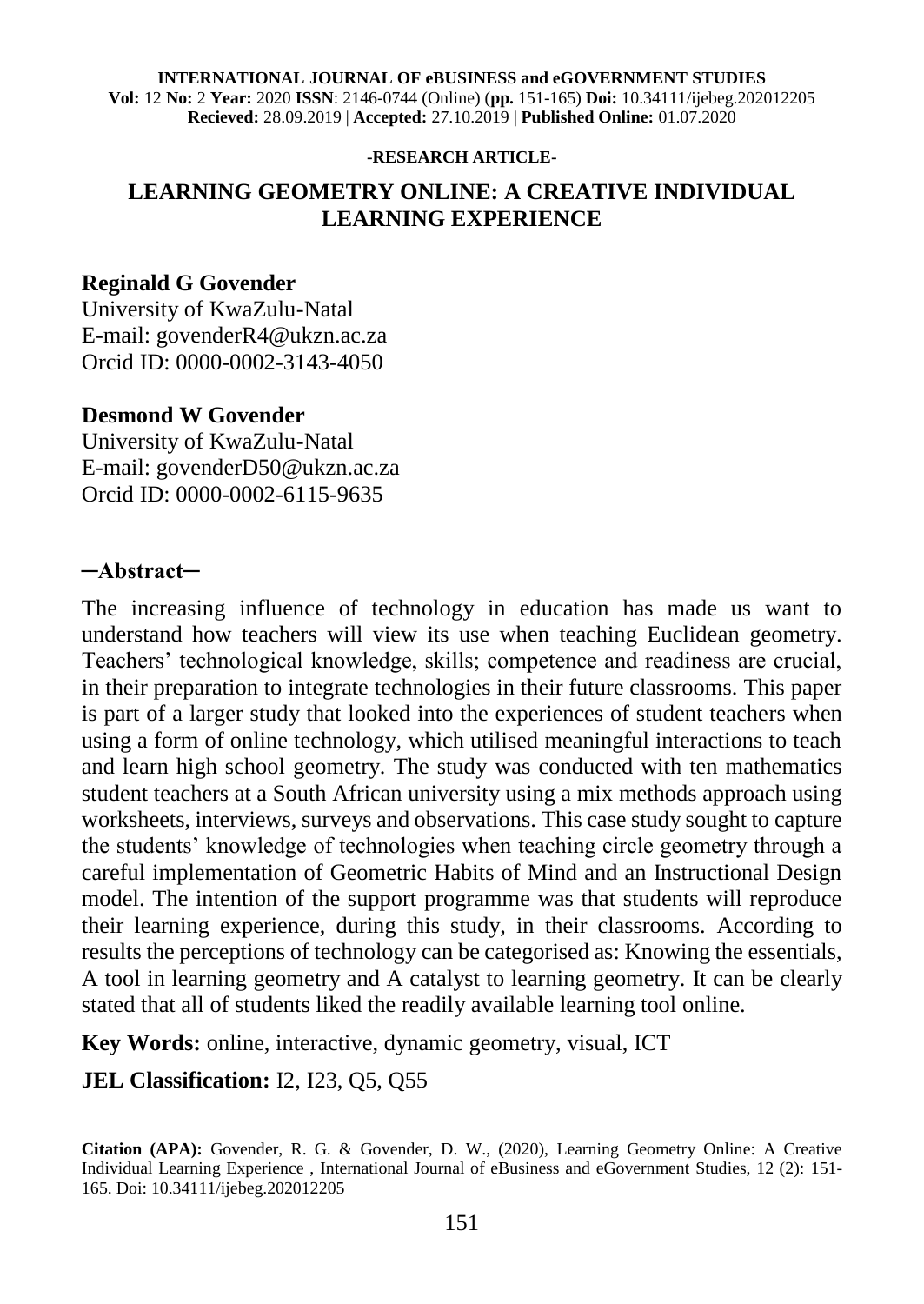### **1. INTRODUCTION**

The KwaZulu-Natal (KZN) educational summit 2015 theme was: *All doors of learning and culture shall be opened*. This was adopted from the South African Freedom Charter that was drafted more than 50 years ago. This theme underpinned the integration of ICTs (Information Communication Technologies) into schools, thus becoming the focus of the summit. Technology has become the building block of our society with the rise of the fourth industrial revolution. Globalisation of technology enhances international as well as local skills, knowledge, competition and development. ICTs such as electronic communication, wireless devices, the internet, smartphones and PC tablets are used on a daily basis. There is a rapid acceleration of technological advancement that is continually creating platforms for new thoughts and creative ideas. This is giving rise to new benchmarks in industry. However, all this starts from the learning institutions, where we are able to guide students to train their thoughts and nurture these creative patterns into dynamic ideas. Teacher education institutions throughout the world have adopted educational reforms in response to this changing landscape (Ibrahim, & Callaway, 2018; Leendertz, Blignaut, Nieuwoudt, Els & Ellis, 2013).

This increasing influence of technology in education has made us want to understand how South African pre-service teachers (PSTs) will view its use when teaching Euclidean geometry- a topic that was once omitted from the Mathematics curriculum before the Curriculum and Assessment Policy Statement (CAPS) reinstated it in 2012. In this study, views of PSTs on the use of technology in teaching geometry was taken as subjective knowledge. The topics that were chosen are Theorem of Pythagoras, which is taught in the GET phase, and circle geometry which is taught in the FET phase in line with the South African curriculum, the Curriculum Assessment Policy Statement (CAPS).

Pre-service teachers' technological knowledge, skills, competence and readiness are crucial in their preparation to integrate technologies in their future classrooms. These student teachers must have the aptitude and talent to see possible solutions that go beyond the normal thought patterns. The study focuses on Dynamic Online Environments (DOEs) - the term assigned to the type of technology utilised. For the purpose of the study, DOEs are virtual spaces on the Internet which can be used for teaching and learning of geometry. The online platform has made information easily accessible anywhere in the world via multiple computing devices. This online mode of learning is referred to as m-learning (mobile learning) ( Annan, Ofori-Dwumfuo, & Falch, 2018; Alrasheedi & Capretz, 2015). Many institutions now offer all lessons and activities online (Eady, Jones, Alony, & Berry, 2018), which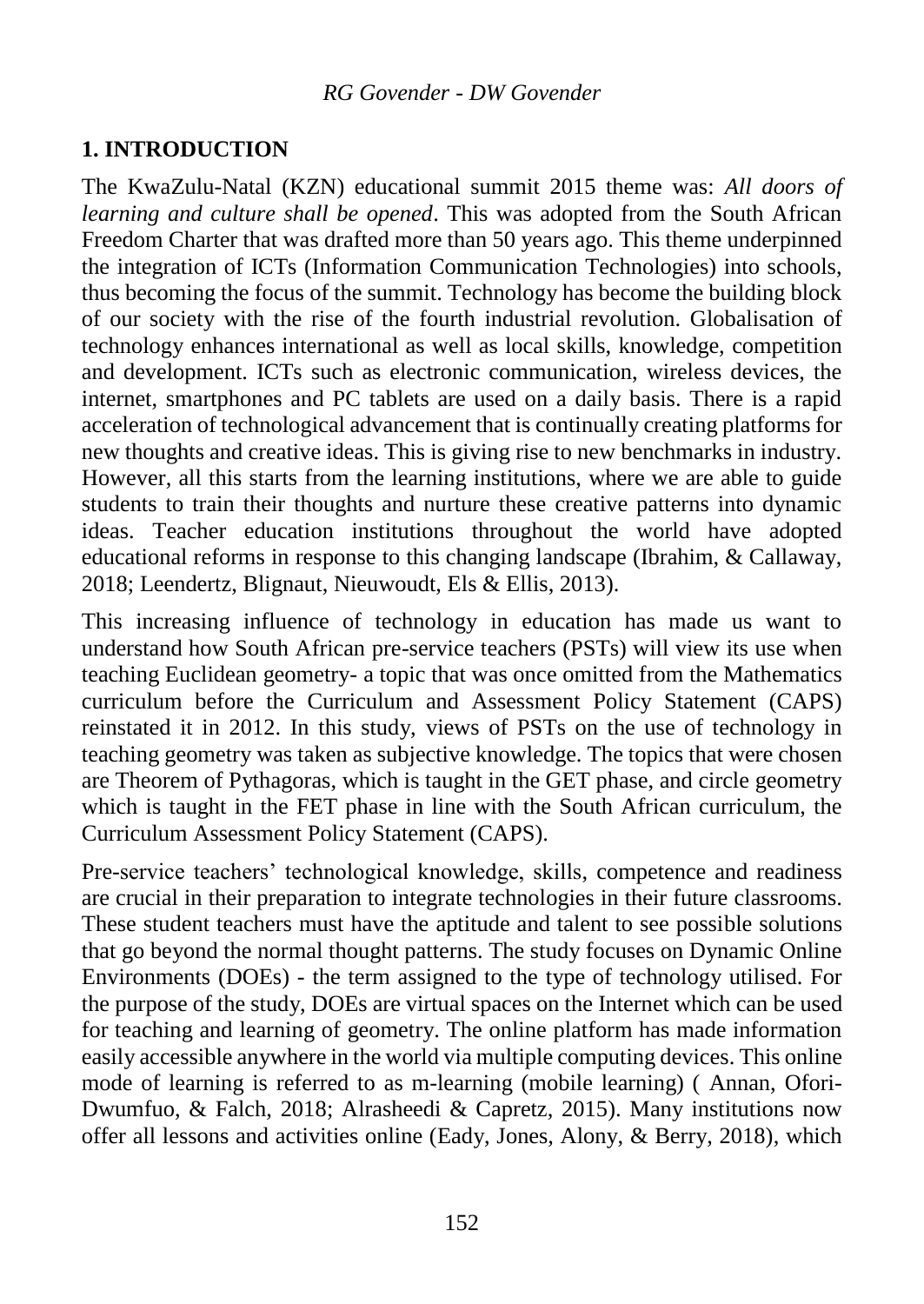promotes environmental sustainability and offers learners the flexibility of distance learning. This paper focuses on the following research question flowing from the aforementioned narrative: How do pre-service teachers view the use of DOE technology based teaching methods to learn Euclidean geometry?

# **2. PARTICIPANTS AND CONTEXT**

A case study methodology was employed to conduct this study since Thomas (2011) notes that the aim of such a study is to provide an in-depth description of a particular event or scenario. This study was structured in a natural setting for PSTs to use their understanding to make sense of or interpret the given phenomenon. The site chosen for the study was a university in KwaZulu-Natal, South Africa. At this university, PSTs have the option to register either for a Bachelor's Degree or Certificate in Education. This university's LAN was adequate to commence data collection as it offered well-equipped and updated computer technologies with Internet access. In addition, it was convenient for the participants as they were familiar with the campus and surroundings. The selection criteria were based on quota sampling. The mathematics student teachers had to meet the following criteria: 1. Registered in the School of Mathematics Education, 2. Phase specialisation in high school (upper senior FET or FET band), 3. In their 2nd, 3rd or 4th year of study. The invitation was sent out via e-mail, twenty-six students accepted based on the criteria but ten participated in the study. The remaining sixteen did not attend due to unforeseen circumstances.

Two geometry topics from Euclidean geometry were selected, the Pythagorean Theorem encountered in the GET (General and Education Training) phase at high school and circle geometry encountered in the FET (Further Education and Training) phase at high school. For the purpose of this paper, the technology used will be examined through the lens of circle geometry only. Circle geometry is a topic which is introduced in Grade 11. This topic falls within Euclidean geometry, which was re-introduced into the South African syllabus in the FET phase with the implementation of the CAPS in 2012. Most of the PSTs in this study would not have studied circle geometry in the FET phase, as they completed Grade 12 prior to the implementation of the CAPS, or they would have stopped teaching it from 2008 to 2012. Thus it was interesting to determine how PSTs would view teaching circle geometry using technology.

Four circle geometry theorems were selected for PSTs to engage with. The selection was based on the appearance and occurrence of the theorems directly and indirectly, in the Mathematics NSC (National Senior Certificate) examinations from 2007 to 2013. The examiners' reports were also analysed in order to detect problem areas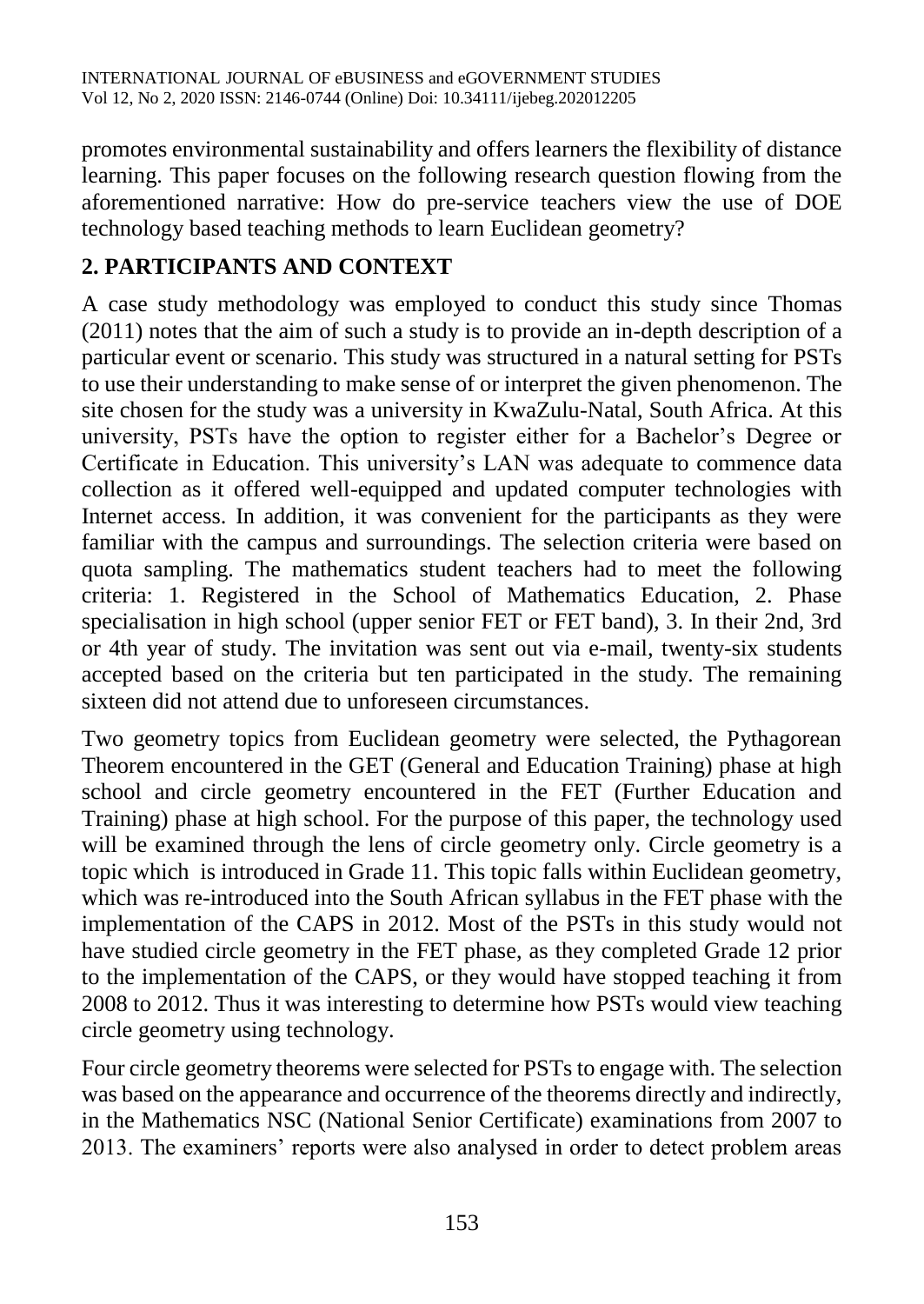#### *RG Govender - DW Govender*

and performance levels in circle geometry. The first theorem selected was: *if a line is drawn from the centre of a circle perpendicular to a chord, then it bisects the chord* otherwise known as *perpendicular from centre to chord.* The proving and application of this theorem appeared in the 2013 NSC Mathematics paper 3. The next theorem selected was: *If an arc subtends an angle at the centre of a circle and at any point on the circumference, then the angle at the centre is twice the measure of the angle at the circumference,* otherwise known as *angle at centre is twice the angle at circumference.* The proving of this question appeared in the 2009 NSC Mathematics paper 3. The third theorem selected was: *If a quadrilateral is cyclic, then the opposite angles are supplementary,* otherwise known as *opposite angles of cyclic quad are supplementary*. The proving of this theorem was in the last NSC Mathematics HG paper 2, in 2007. The final theorem selected was: *the angle between a tangent to a circle and a chord drawn from the point of contact is equal to an angle in the alternate segment*, otherwise known as *tangent- chord theorem*. This theorem was in the NSC Mathematics paper 3 in 2010 and 2011. Application questions based on this theorem can be found in all Mathematics examinations papers from 2007 to 2013.

Prior to the scrapping of the Mathematics Paper 3 in 2013, the Subject Report from Universities suggested that learners who wanted to pursue a career in Engineering should consider taking this paper (Department of Basic Education, 2011b). Pillay and De Villiers (2013) noted that "university lecturers in mathematics, science and engineering see geometry as an integral part of mathematics, and teaching it at school is important for university preparation" (p. 36). On closer examination of Geometry outside the walls of the classroom, we can see that Geometry is a critical component in many fields of study like Engineering, Cartography and Architecture.

Currently South Africa is experiencing the unfolding of the  $4<sup>th</sup>$  industrial revolution which includes the unveiling of artificial intelligence, big data, robotics and other related developments. In readiness to "ensure that South Africa effectively embraces the  $4<sup>th</sup>$  Industrial Revolution, the President has appointed a task team to focus on the 4th Industrial Revolution" (SONA, 2019). Thus as society begins to change there is a need to explore new avenues that make learning relevant. In terms of teaching, technological knowledge includes the ability to use computers, the Internet or digital material to teach learners (Leendertz, Blignaut, Nieuwoudt, Els & Ellis, 2013). Technology can be in a hardware (device) or software (program) form that makes one's life easier. There have been impressive advances in teaching technologies over the years ranging from overhead projectors to PC tablets in the classroom. Educational technologies are constantly and rapidly being updated and have become so accessible that it is becomes non-negotiable to integrate into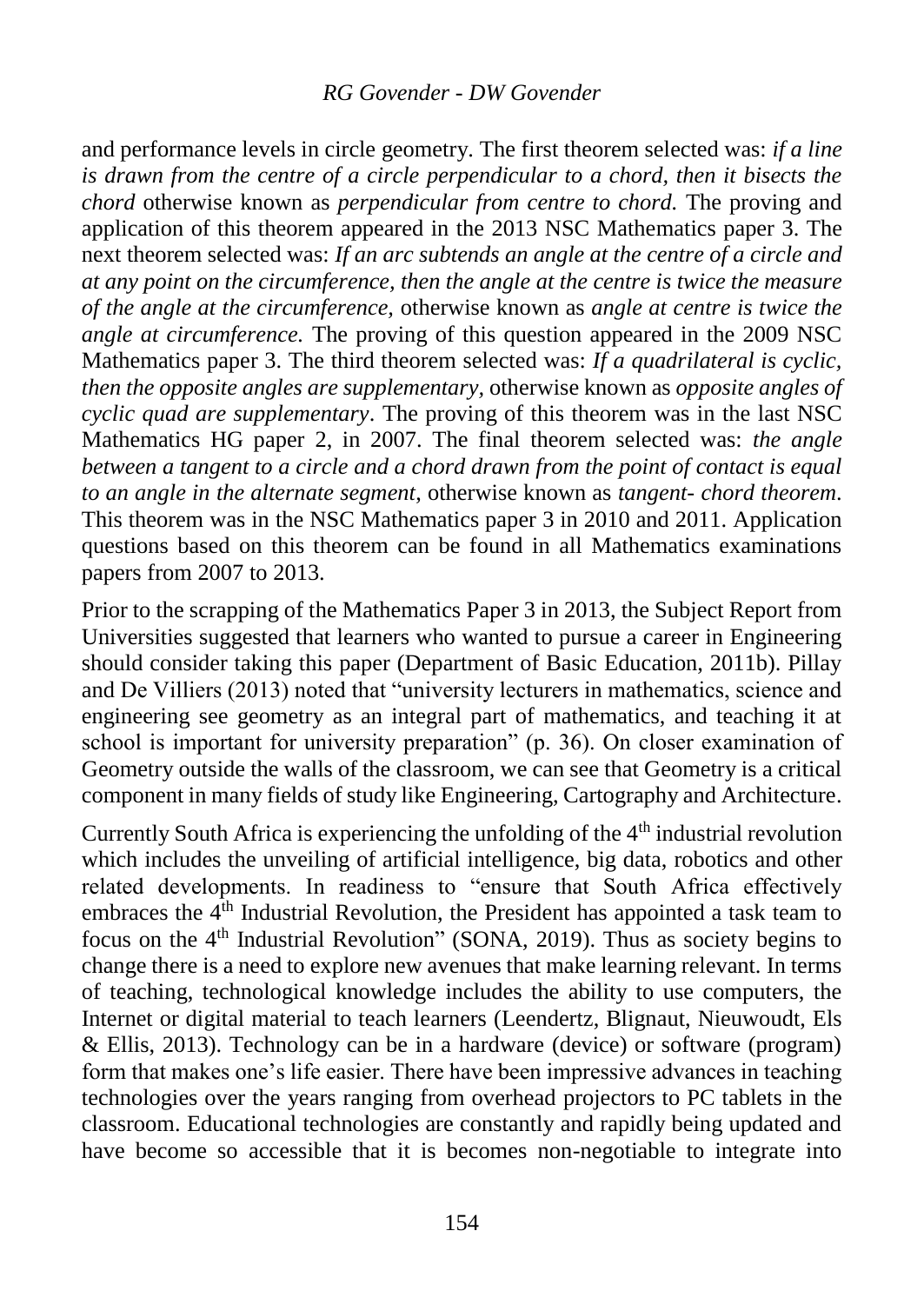classrooms. Educational technologies enhance and create a captivating learning environment (Squires, Turner, Bassendowski, Wilson & Bens, 2017). Using technologies in education allows for engagement, interest and interaction which leads to the development of learners' thinking, as compared to traditional teaching practices such as 'chalk and talk' (Chigona, Chigona, Kayongo & Kausa, 2010). It is important to note, that the use of technology does not necessarily mean that it is being used critically and meaningfully in the classroom. One can easily fall short in demonstrating the use of technology to the extent that it is no different to traditional teaching methods (Naidoo & Govender, 2014). Therefore strategic planning is essential for technology to be successfully adopted for harmonious learning experience.

# **3. THEORETICAL FRAMEWORK**

For the purpose of this study, technology is defined as something invented that is useful to solve a problem. With this in mind, two theoretical frameworks underpinned this study: Geometric Habits of Mind (GHOM) and Instructional Design (ID).

# **3.1. Geometric Habits of Mind**

Habits of mind are productive approaches that promote reasoning and thus learning (Köse & Tanişli, 2012). The development of one's Habit of Mind establishes an indepth rather than a superficial understanding of the subject content. These habits are normally applied to algebra and geometry and are termed Algebraic Habits of Mind (AHOM) or Geometry Habits of Mind (GHOM). This study drew on the work of Driscoll (2001) and Driscoll, DiMatteo, Nikula, Egan and Mark (2007), that describes the following four GHOM (Figure 1) that contribute to an understanding of Euclidean geometry: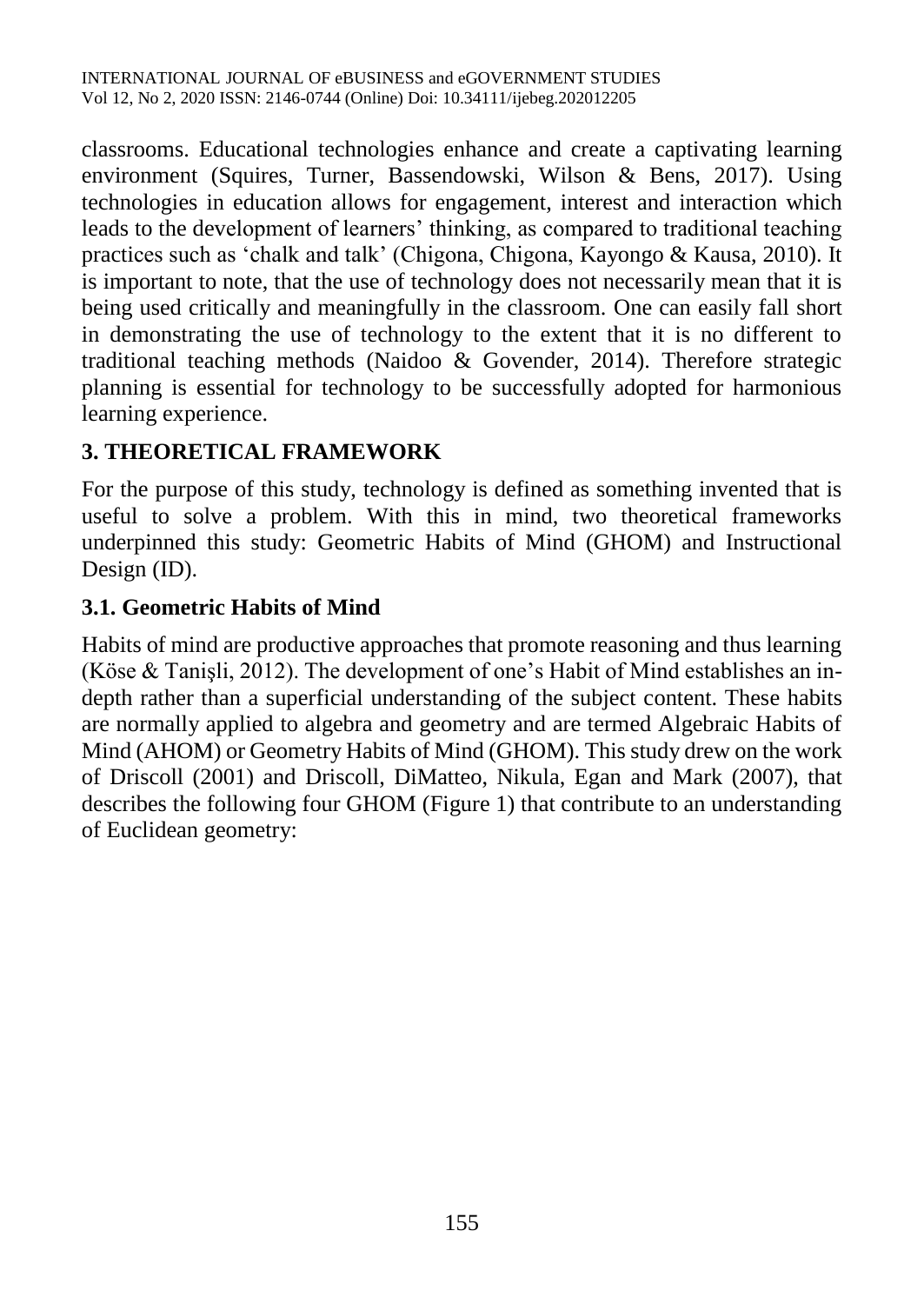

### **Figure-1: Fostering Geometric Habits of Mind**

*Source:* Adapted from Driscoll, DiMatteo, Nikula, Egan and Mark: 2007: 7-12

### **3.2. Instructional design**

Instructional Design (ID) is a collection of theories that foster learning through the application of an instructional method (Paquette, 2014). The application is a process that facilitates strategic planning of learning activities, thus bringing coordination. Instructional design can take the form of any type of multimedia such as web pages with photos, text, and video streaming, etc. This exposes the learner to multiple perspectives when solving a problem. According to Paquette (2014), ICT-based tools and methods are crucial for instructional designers in planning the delivery of learning systems. To promote proper integration of technology in geometry, this study adapted the following instructional design principles by Mark, Cuoco, Goldenberg and Sword (2010) in alignment with GHOM to create instructional materials (DOEs):

#### **Figure-2: Instructional design principles**



*Source:* Mark, Cuoco, Goldenberg and Sword: 2010: 506-507.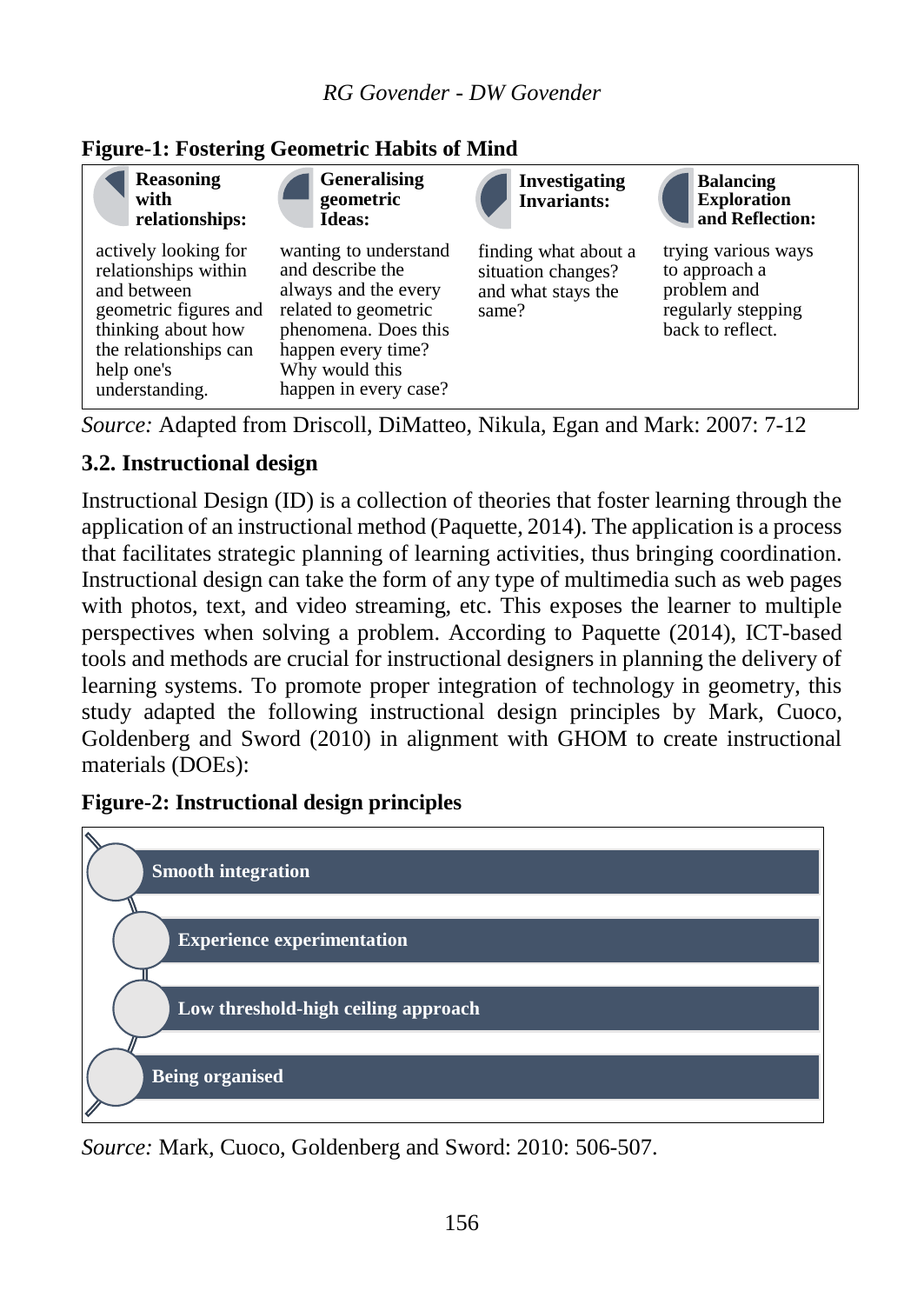# **3.3. The link**

In this study the smooth integration principle overarches the entire operation of adapting technology meaningfully into the Mathematic topic (Geometry). The link of the ID principles and GHOM are shown in Table 1.

| $\mathbf{D}$                                                                                                    |                                                                                                                                                                                                                            | <b>GHOM</b>                                                                                                  |
|-----------------------------------------------------------------------------------------------------------------|----------------------------------------------------------------------------------------------------------------------------------------------------------------------------------------------------------------------------|--------------------------------------------------------------------------------------------------------------|
| integrating<br>when<br>and Geometry<br>essential<br><b>Smooth integration:</b><br>SI.<br>technology<br>Planning | <b>Experience experimentation:</b><br>learning must allow for trial and error<br>exploration of abstract concepts                                                                                                          | Reasoning with relationships,<br>Investigating Invariants and<br>Balancing Exploration<br>and<br>Reflection. |
|                                                                                                                 | Low threshold-high ceiling approach:<br>the material becomes progressively more<br>difficult, offering a challenge.                                                                                                        | Reasoning with relationships,<br>Generalising geometric Ideas<br>and Investigating Invariants.               |
|                                                                                                                 | <b>Being organized:</b><br>it is important that bits of mathematical<br>concepts be meaningfully linked, to show<br>the interconnected network – the use of a<br>prior theorem when proving a newly<br>introduced theorem. | Generalising geometric Ideas<br>and Balancing Exploration and<br>Reflection.                                 |

**Table 1: Linking of GHOM and ID**

# **4. DESIGNING THE ONLINE ENVIRONMENT**

This study utilised dynamic software (Geogebra) as a research tool, as it is a powerful and versatile tool that offers learners an optimal learning environment. For the purpose of this study, dynamic software refers to dynamic geometry application software such as Geometer's Sketchpad, Cabri, Logo, Geometric Supposer, Geogebra and Wolfram's Mathematica, to name but a few. The key property of dynamic software is that it offers the learner freedom to move shapes and graphs, as compared to the static convention of sketches. It enables instantaneous movement of an object such as a parabola graph as the values change; a, b and c of  $f(x) = ax^2 + bx + c$  for example. Take, for example, a part of the DOE for the theorem that states (Figure 3), *if an arc subtends an angle at the centre of a circle and at any point on the circumference, then the angle at the centre is twice the measure of the angle at the circumference* otherwise known as *angle at the centre is twice the angle at circumference.* This theorem is represented in three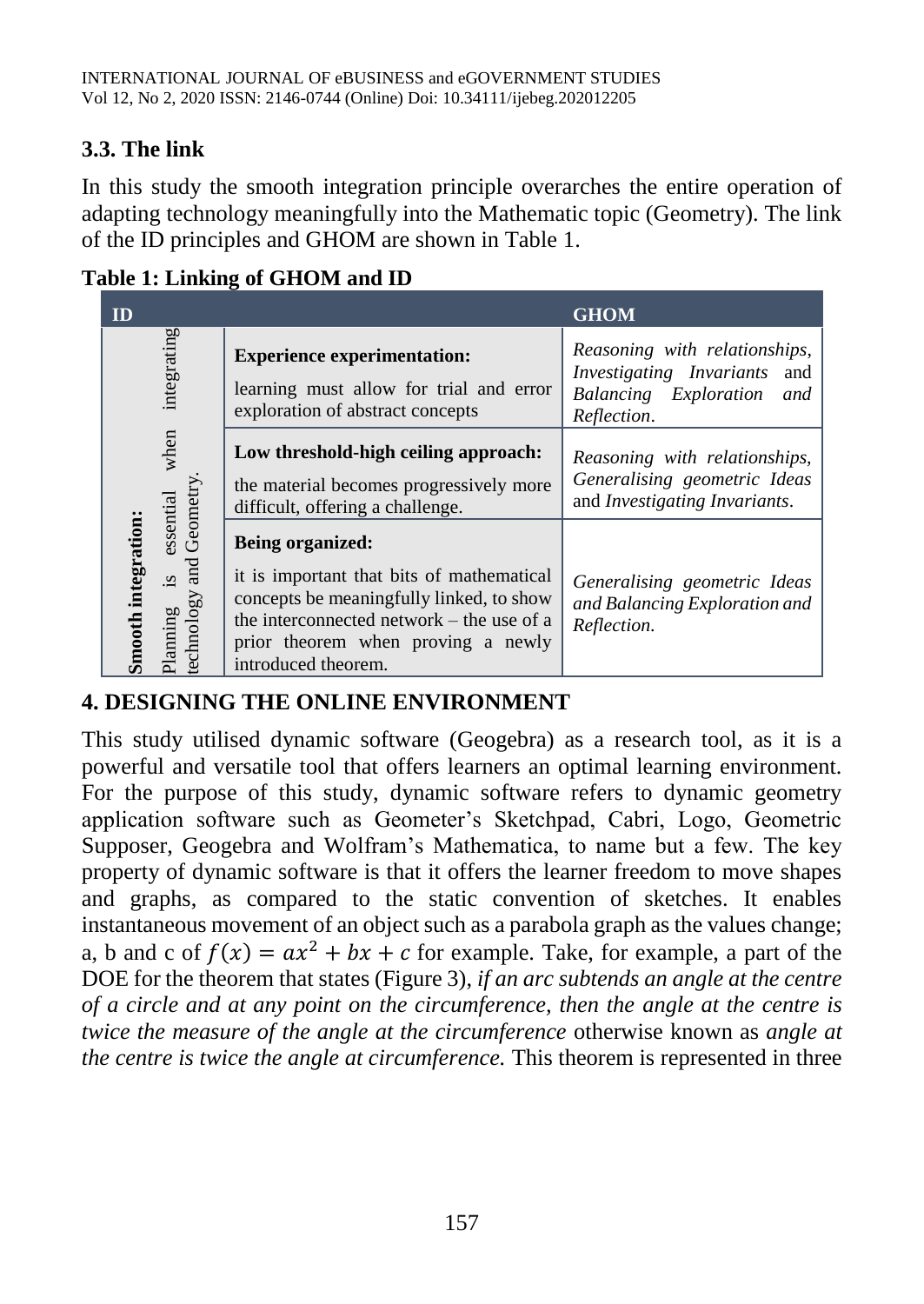### *RG Govender - DW Govender*

different ways in Figure 3<sup>1</sup> below, with Figure 3 "*Figure 1*" being the most basic representation. The click and drag action can be used such that Figure 3: "*Figure 1*" can be manipulated to identically represent Figure 3: "*Figure 2*" and Figure 3: "*Figure 3*". In addition, one can notice the instantaneous change in the size of the angles*.* The use of educational technologies such as dynamic software offers great opportunities for an exploratory style of teaching and learning of mathematics (Karataş & Güven, 2015;Mavani & Mavani, 2014 and Hölzl & Schäfer, 2013). However, the implementation of technology does not guarantee effective teaching and learning. As Davies (2013) remarks, the use of technology does not guarantee meaningful learning; neither does it mean that it is utilised in a meaningful way.



**Figure-3: Part of the DOE for angle at centre is twice the angle at circumference** 

*Source*: http://fibonacci.africa/CircleGeoT3/

 $\overline{a}$ 

Exposure to educational software helps to make abstract concepts simple and tangible which results in knowledge fitting easily with a learner's current knowledge structure. For the purpose of this study, dynamic content was defined as the user's freedom to make instantaneous changes to an object's properties. Learners and teachers can manipulate the constructions made through the software dynamically, as the software creates an environment which one can explore. Accompanying technology based learning are tips or hints which guide and probe one's understanding. These provide assistance in solving the problem and

<sup>&</sup>lt;sup>1</sup> Figure 3 has three sub figures Figure 1, Figure 2 and Figure 3 which is built into the design of the applet. Reference to the subfigures are made in quotations and italics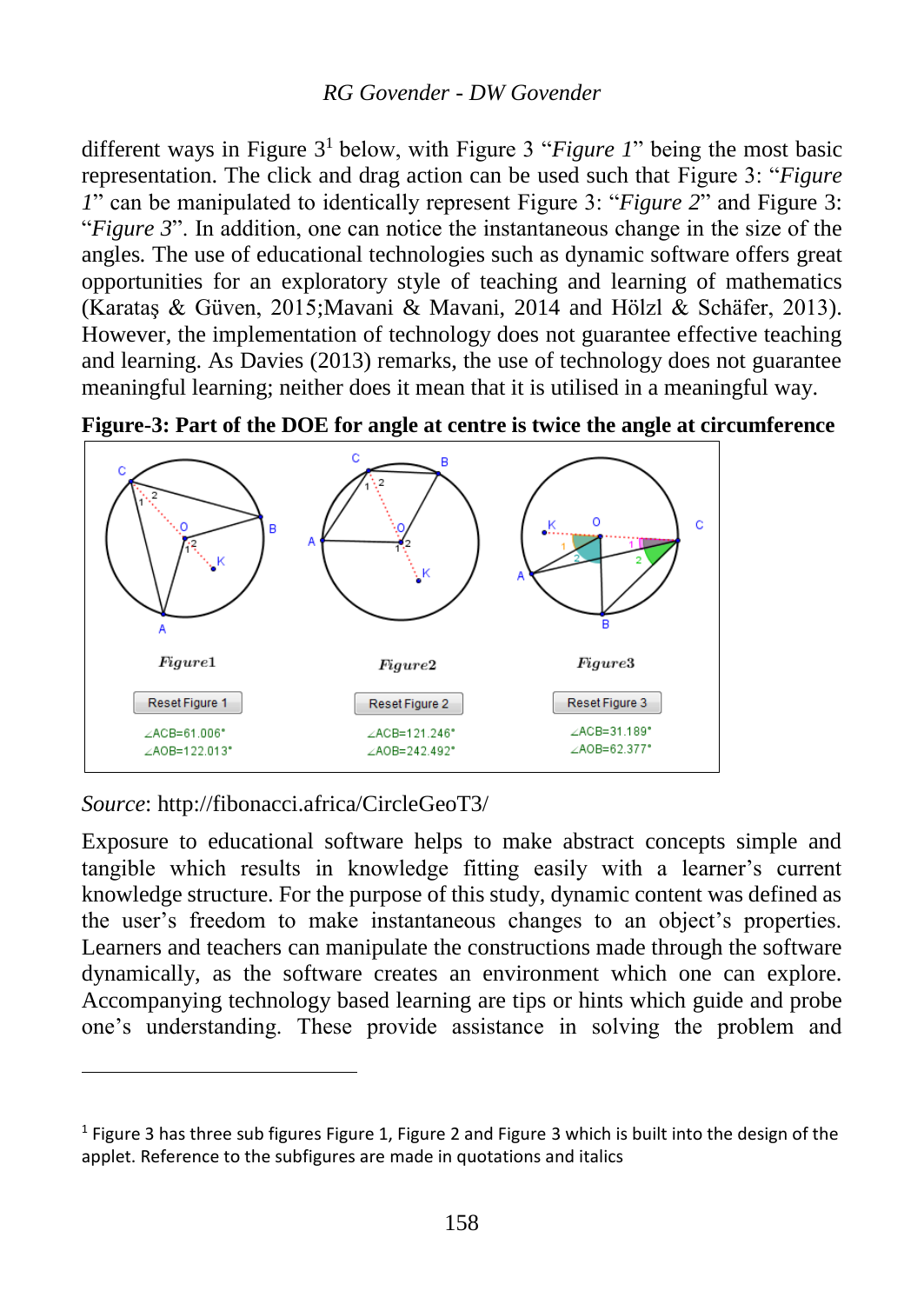developing understanding which provides scaffolding. The Cognition and Technology Group at Vanderbilt (1997) termed these hints *embedded data*. This relates directly to the Zone of Proximal Development (ZPD) proposed by Vygotsky (1978). When one reaches a dead end or mental block, one can seek help from the embedded data. The embedded data/ hints draw on one's current understanding, taking one from the known to the unknown. These hints or data play a crucial role when instructional time is limited, allowing an individual to cover more work. Geometry is allocated a limited time frame in Grades 10, 11 and 12 (Department of Education, 2011a). Thus, the embedded data or hints are useful in the learning process, bearing in mind the number of teaching and learning disturbances such as sports, tours, public holidays and unforeseen events.

# **5. DATA COLLECTION**

A mixed methods approach enabled for the construction of detailed descriptions and more complete explanations. Data was collected from PSTs by administering questionnaires in the form of worksheets, interviews, observations and surveys that required responses in the form of a Likert scale. These instruments included openand closed-ended questions. The data collection process took the form of a workshop, which unpacked the relevant circle geometry theorems prescribed by the CAPS document through the use of a chosen technology.

# **6. DISCUSSION AND ANALYSIS**

The data analysis revealed a range of factors that contributed to PSTs' views on the use of technology to teach Euclidean geometry. These include their attitudes and beliefs about technology and their ability to use it effectively in teaching. The observations and focus group interviews generated qualitative data, which were analysed holistically with the pre-questionnaire, worksheet based tasks and postquestionnaire to identify the emerging themes. This in-depth analysis coupled with thorough inspection identified consistencies and inconsistencies in the findings, which sought to provide responses to the question outlined in the study. Engaging with all collected data by means of coding and categorisation led to the identification of common themes. The following six themes emerged: motivation through the use of technology, visualisation is key when teaching geometry, using technology to teach is not for everyone, Geometrical conceptual growth through technology, the use of technology promotes independent thinking and GHOM, and the quality of teacher training at university.

This paper will focus on the key findings based on the perceptions of technology in Geometry: Knowing the essentials, A tool in learning geometry and A catalyst to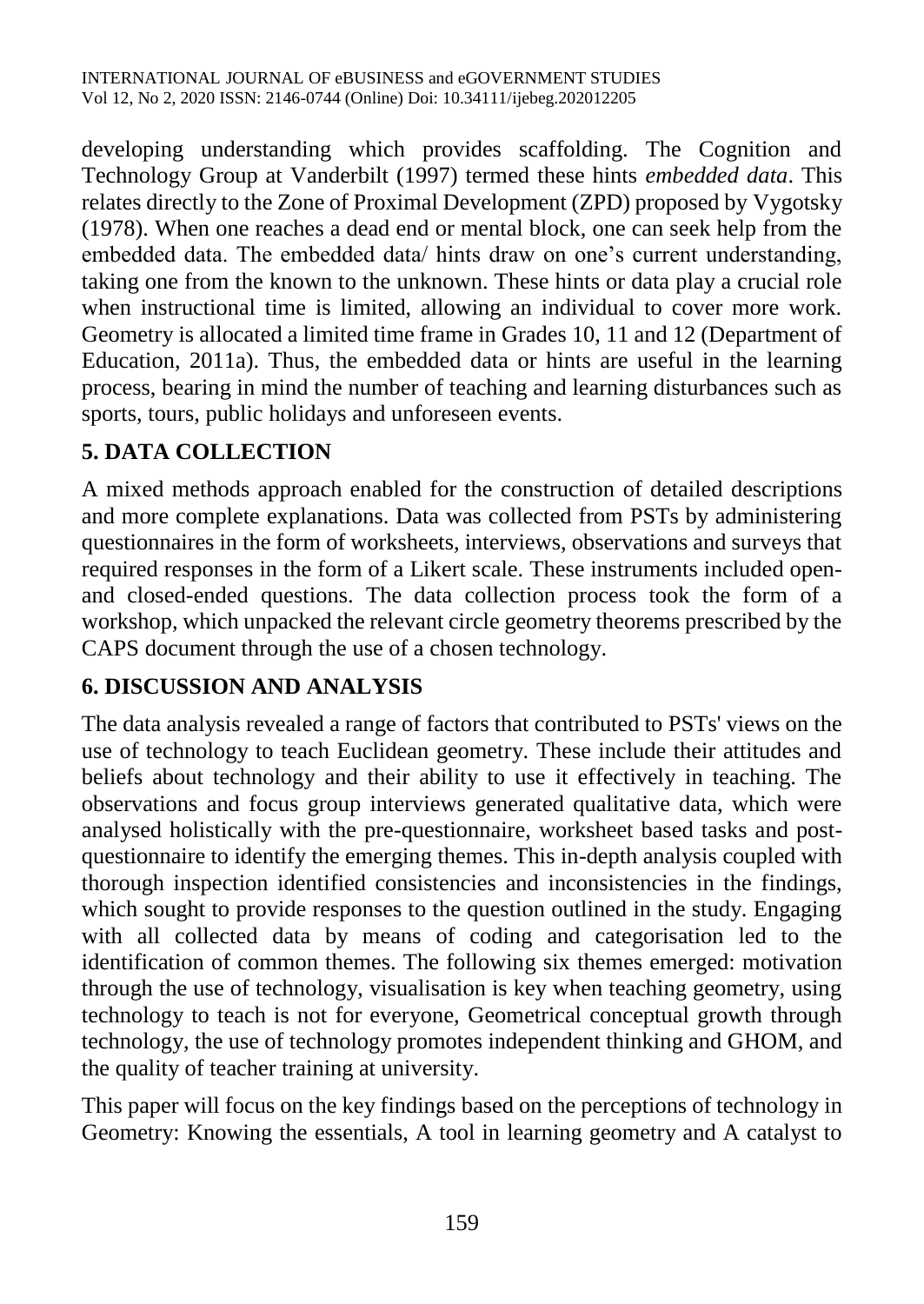learning geometry. The integration of technology must be thoroughly understood in order to harmoniously blend technological elements into the classroom. In general, the use of technology tools depends on the teacher's attitude, as teachers are the driving force in the learning environment. As remarked by the President of South Africa in the State Of the Nation Address "we are expanding the training of both educators and learners to respond to emerging technologies including the internet of things, robotics and artificial intelligence" (SONA, 2019 : 25). The study revealed three categories of views on the integration of technology in the classroom from a geometric perspective. Figure 4 below shows the views on technology in geometry.



### **Figure-4: The role of technology in Geometry**

### **6.1. Knowing the essentials**

Using technology in a fairly harmonious manner but not necessarily on a daily basis, would characterize one as being technology literate. The acquisition of basic computer principles and word processing skills forms the foundation for being computer literate as stipulated in the White paper on e-Education (Department of Basic Education, 2004). Basic use of a computer which one might encounter during lesson preparation like switching it on, navigating through windows, opening files, editing files, saving, printing, downloading from the Internet and so forth. This would describe one as being computer literate. The responses to the statement: *I know how to use a computer* averaged 4.6 on the Likert scale and a 1.6 average was found in response to *I was frustrated sitting alone in front of a computer*. Thus, it can be assumed that the majority of the participants have basic skills in using a computer and can be deemed computer literate. Further it was noted that *Computer*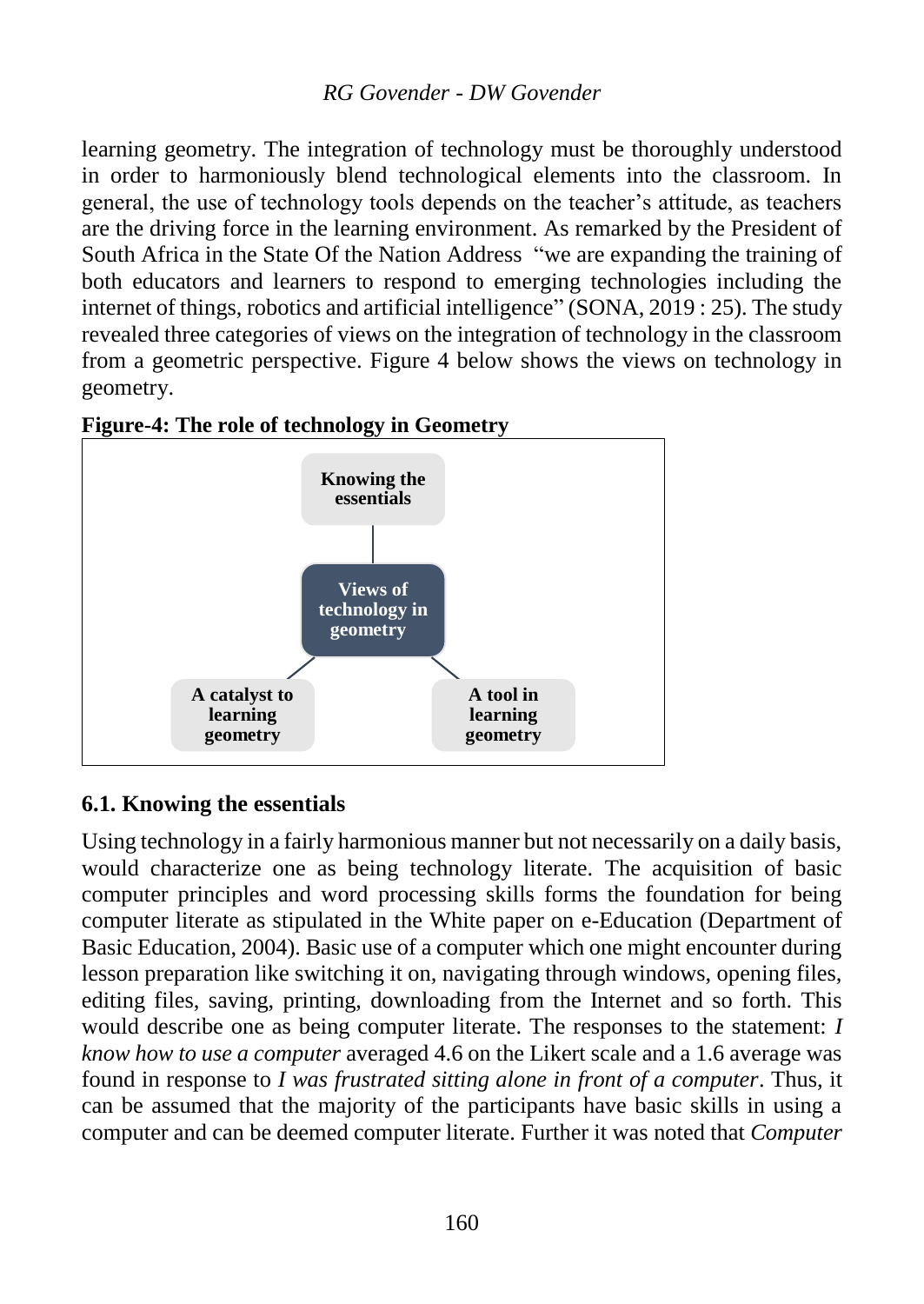*Literacy* is a compulsory module in the PSTs' first year of study, and ecommunication was used widely at the university. This could improve the efficiency of school administrative functions such as storing data electronically, in turn decreasing the time spent on administrative functions (Chigona, Chigona, Kayongo & Kausa, 2010) when PSTs are at school and later graduate. This enables teachers to spend more time on lesson planning and other activities. However, teachers that are computer literate cannot design or construct their own geometry content but merely utilise available sources. An average score of 3, meaning a neutral response, was obtained for the statement - *DOE should only be used at university level* for teacher training, while an average of 3.4 was obtained for *DOE is too technical to use at school*, suggesting that some sort of specialised knowledge is required.

# **6.2. A tool in learning geometry**

According to the Department of Basic Education (2004), the White Paper on e-Education notes that every teacher should not only have access to but the means to obtain a personal computer for personal use, for preparation of lessons and administration. In the following statements participants averaged 1.4 on the Likert scale: *I dislike the use of technology when teaching mathematics* and 1.6: *I have no intention to use DOE in my future mathematics lessons*. This implies that technology is likely to be used to teach mathematics, let alone geometry. In addition, the majority of the participants agreed with the following statements: *The DOE is simple and understandable to use* (4.3 average), *DOE increases efficiency of Mathematics Education* (4.7 average) and *Dynamic software can improve mathematics results* (4.4 average). Therefore, technology like DOE is seen as a valuable teaching tool in geometry in order to improve one's understanding. An analogy to *technology as a geometry tool,* is the use of a hammer to knock a nail into wood. The tool which is the hammer refers to the chosen technology, for example, PowerPoint presentations, an overhead projector, mind map software, clickers, dynamic software etc. The wood refers to the geometry subject content and the nail refers to the learner who pierces into the geometry subject content. This simply means that technology refers to the hammer being used to accomplish the task at hand, that is, to teach the learners. It is in this category that one uses technology as a tool in the geometry teaching process, similar to using a ruler to draw a straight line and nothing more. Govender (2012), pointed out by that the mere use of computers is inadequate for achieving educational change.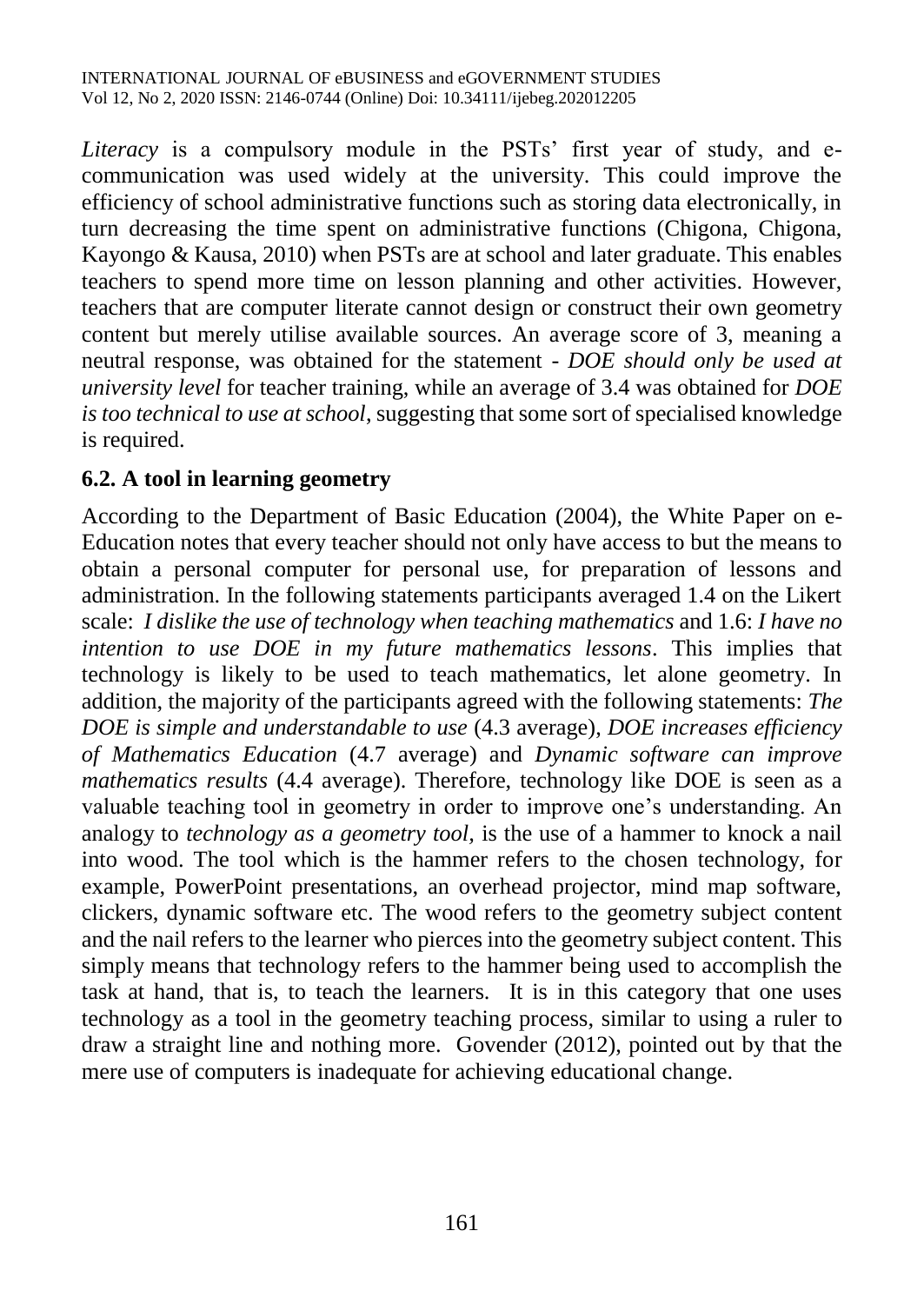# **6.3. A catalyst to learning geometry**

The integration of technology should not focus exclusively on computer skills or the utilisation of technology to complete a geometry task. Instead, it should be used more meaningfully within the context of the teacher's beliefs, which include how the teacher perceives effective teaching and how technology can alter the traditional roles of teachers and learners. Since there are greater efforts to prepare South Africa for the digital age, as mentioned in the SONA (2019; 24) that "already, 90% of textbooks in high enrolment subjects across all grades and all workbooks have been digitized". The teacher should demonstrate more than being technologically literate when using technology to enhance a geometry lesson. The majority of the participants agreed with the following statements: *DOE increases the quality of Education* (4.4 average) and *I would like to learn more about dynamic software in mathematics* (4.7 average). It can thus be concluded that PSTs regard technology as a valuable aid in learning geometry, rather than as simply being used to transfer knowledge/a concept. The hints in the DOEs in this study act as a gateway when one hits a mental block. Polya (1957) recommends that each problem should be accompanied by a hint that will lead to the answer. The hints are a form of questioning of one's mental progression, which allows for self-correcting before intervention by the teacher. Naidoo and Govender (2014), mention that placing an educational concept online blended with an appropriate tool results in selfregulation (Figure 5).



**Figure 5: The effects of online technology on teaching and learning**

*Source*: Naidoo and Govender: 2014: 2

The role of technology, commonly computers, in the teaching and learning of mathematics is becoming increasingly important, as it lays the foundation for the advancement of mathematics (Tatar, 2013). The adoption of technology should be driven by the desire to bring about change in the learning environment by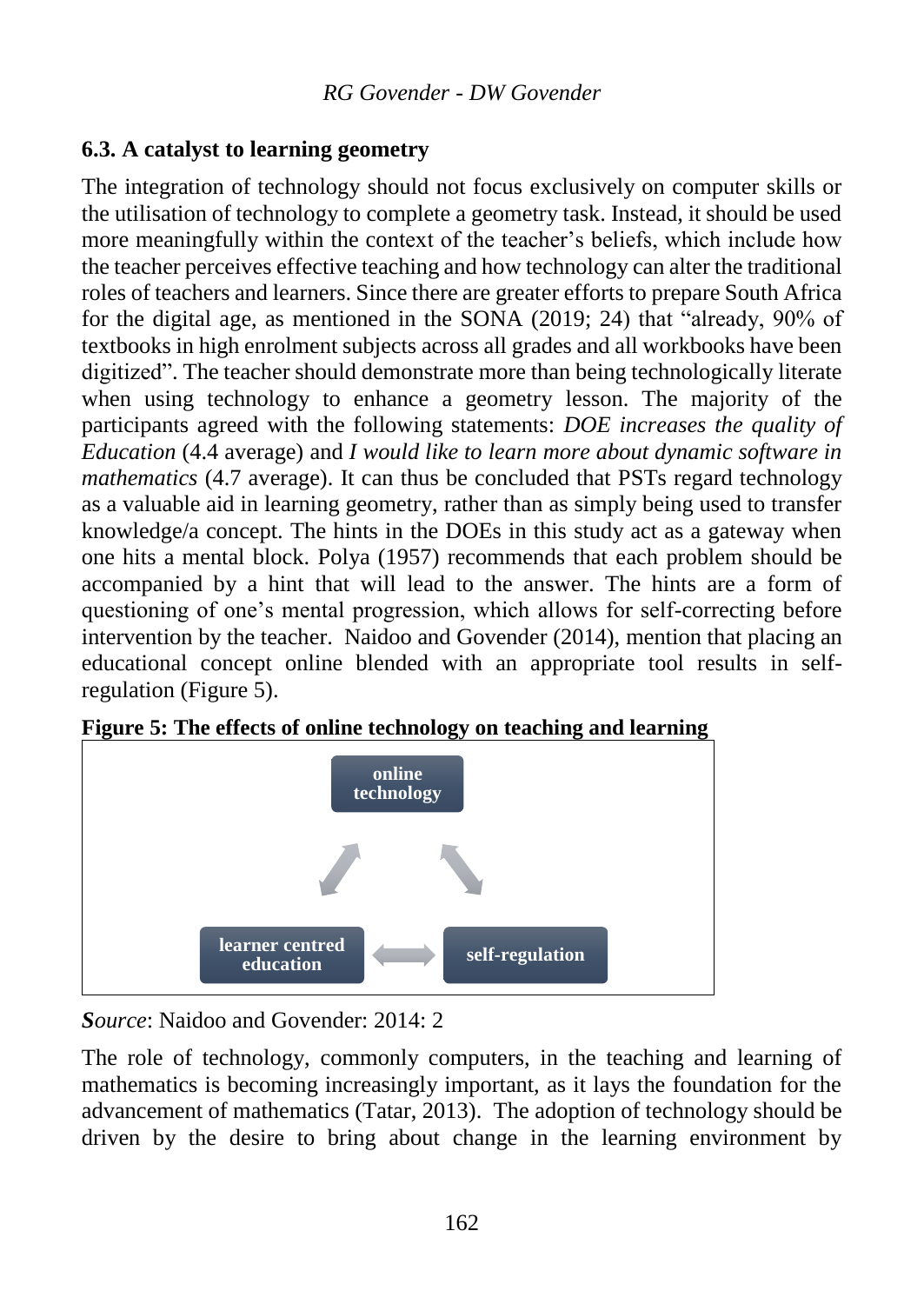integrating the chosen technology meaningfully in the classroom. It is important to note that the teacher should use technology to enhance the geometry learning process, rather than learning how to use the technology.

# **7. CONCLUSION**

The use of technology as a catalytic tool to learning such as DOE in this study making geometry content interactive and readily available can have a positive effect. Meaningful integration of technology has the possibility to change and enhance understanding. DOE gives learners and teachers the freedom to discover concepts and cause-effect relationships through exploration and experimentation. However, mere implementation of technology does not guarantee effective learning. Derived from the themes and the perspectives of technology, effective learning occurs when one interacts with the objects under study with the proper use of technology, by promoting geometric thinking through the development of GHOM. Developing learners' GHOM should be critical to the teacher as it prepares them to solve and make sense of complex geometric problems. GHOM can be achieved through the implementation of technology like DOEs which give instructions and feedback during one's interaction with the geometry concepts at hand. Drawing from the larger study the prospective teachers' negative conceptions of geometry and their lack of confidence are altered when they realise the learning potential under the guidance of technology. It is suggested that, wherever possible, teachers make use of visual and virtual reality technology, thus creating visual representation and promoting physical movement during the teaching of geometry. This improves understanding of geometrical relationships and properties more than presenting information in a verbal and static 2-D form.

### **REFERENCES**

Annan, N., Ofori-Dwumfuo, G. & Falch, M. (2018). Mobile Learning Platform: A case study of introducing m-learning in Tertiary Education. *GSTF Journal On Computing,* 2(1), 23-28.

Alrasheedi, M. & Capretz, L. F. (2015). Determination of Critical Success Factors Affecting Mobile Learning: A Meta-Analysis Approach. *Turkish Online Journal of Educational Technology*, 14(2), 41-51.

Chigona, A., Chigona, W., Kayongo, P. & Kausa, M. (2010). An empirical survey on domestication of ICT in schools in disadvantaged communities in South Africa. *International Journal of Education and Development using Information and Communication Technology,* 6(2), 21-32.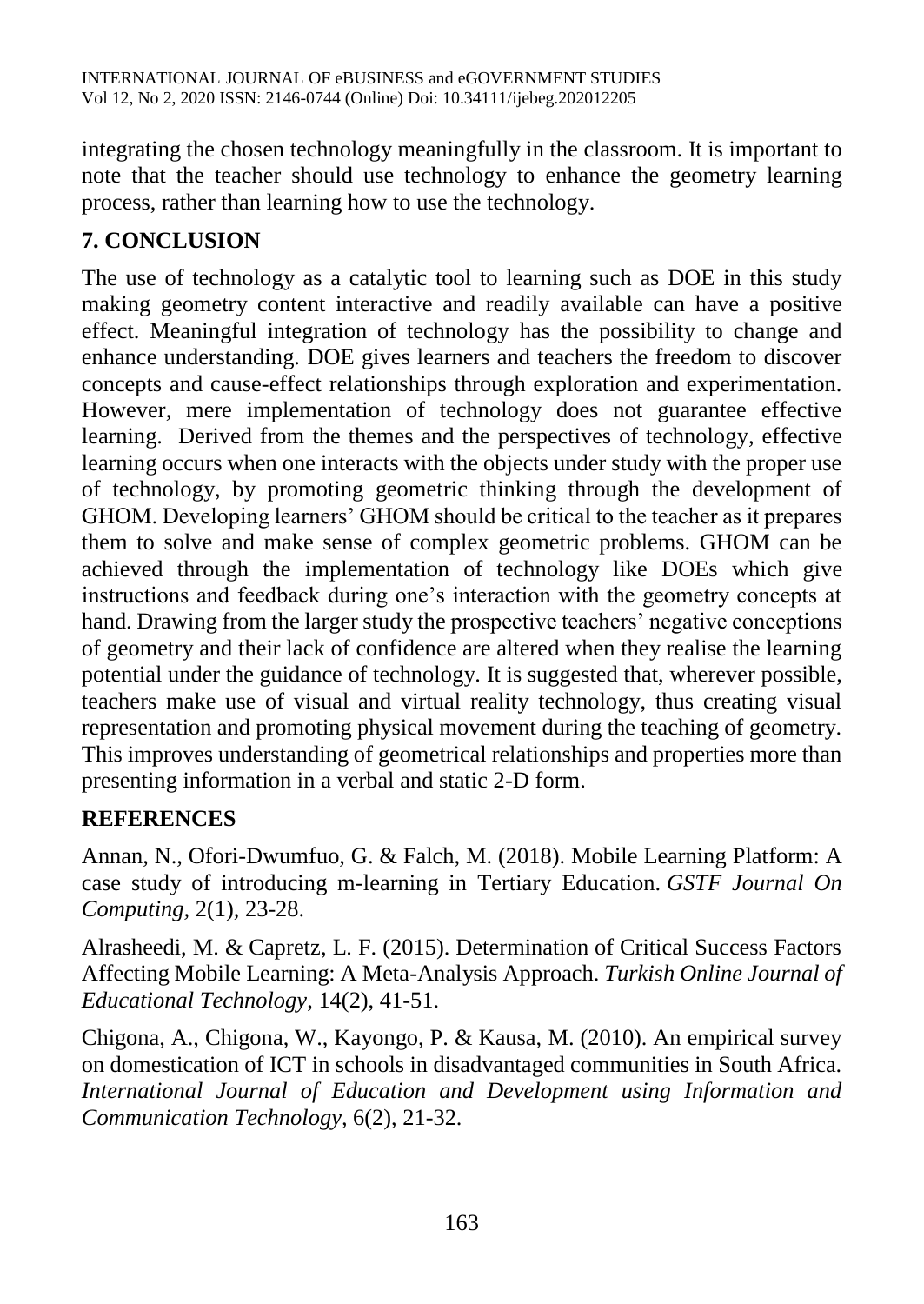#### *RG Govender - DW Govender*

Cognition and Technology Group at Vanderbilt. (1997). The Jasper Project: Lessons in Curriculum, Instruction, Assessment, and Professional Development. Lawrence Erlbaum Associates, Mahwah, New Jersey.

Davies, R. (2013). Technology Integration in Schools. In M. Spector, M.J. Bishop, M. D. Merrill, & J. Elen (Eds.) *Handbook of Research on Educational Communications and Technology* (pp.841-854). New York: Springer.

Department of Basic Education. (2011a). *Curriculum assessment policy statement*. Pretoria, South Africa: Department of Education.

Department of Basic Education. (2011b). 2010 *National Senior Certificate Examination*.

Department of Basic Education. (2004). *White Paper on e-Education*. https://www.gov.za/documents/white-paper-e-education-transforming-learningand-teaching-through-information-and. Accessed 2019/05/12.

Driscoll, M. J., DiMatteo, R. W., Nikula, J. E. & Egan, M. (2007). Fostering geometric thinking: A guide for teachers grades 5-10. Portsmouth: Heinemann.

Eady, M. J., Jones, M. L., Alony, I. & Berry, Y. (2018). Rights, Respect and Responsibilities Online - Reflections and Efficacy. *The Australian Journal of Teacher Education*, 43(3), 35-54.

Govender, D. (2012). A model to predict educators' attitudes towards technology and thus technology adoption. *Africa Education Review*, 9(3), 548-568.

Hölzl, R. & Schäfer, M. (2013). Dynamic Software as a Dynamic Tool for Spatial Exploration. *Learning and Teaching Mathematics*, 15(1), 41-45.

Ibrahim, M. & Callaway, R. (2018). Toward Improving Preservice Teachers' Intention to Use Technology in their Future Classroom: Examining the Effect of Project-based Learning on Students' Attitude Change. In E. Langran & J. Borup (Eds.), *Association for the Advancement of Computing in Education*. Proceedings of Society for Information Technology and Teacher Education International Conference (pp. 1518-1527). Washington, United States.

Karataş, İ. & Güven, B. (2015). Using Dynamic Geometry Software Cabri in Mathematics Education: Pythagorean Relationship and Exterior Angles of Polygons. *Gazi Journal of Educational Science,* 1(1), 15-28.

Köse, N. Y., & Tanişli, D. (2014). Primary School Teacher Candidates' Geometric Habits of Mind. Educational Sciences. *Theory & Practice*, 1(3), 1220-1229.